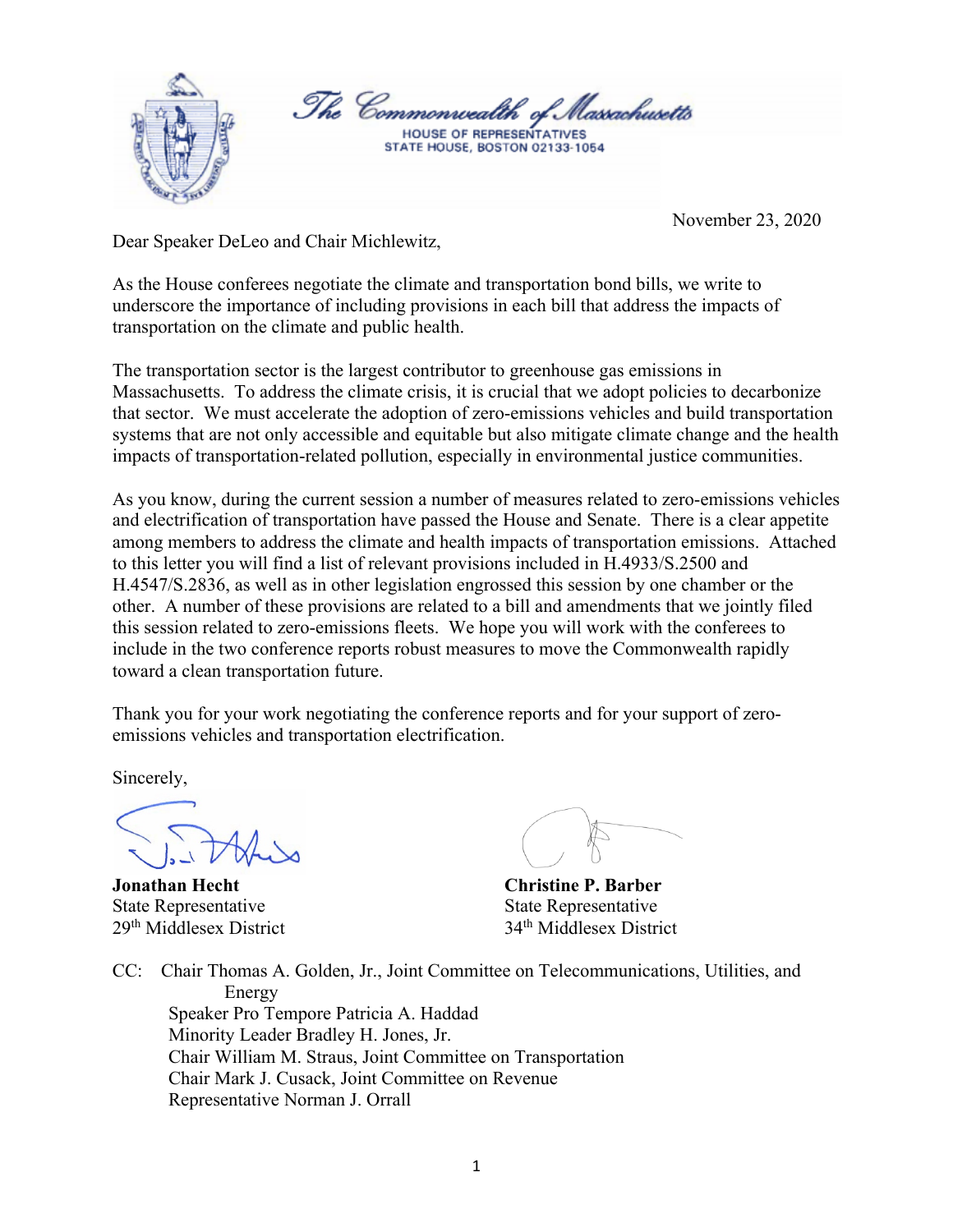| H.4933 - An Act creating a 2050 roadmap to a clean and thriving commonwealth<br>S.2500 - An Act setting next-generation climate policy                                                                                                                                          |                                                                                                                                                                                                                                                                                                                                                                                    | <b>In Conference Committee</b>                                                                                                                                                                                                                                          |
|---------------------------------------------------------------------------------------------------------------------------------------------------------------------------------------------------------------------------------------------------------------------------------|------------------------------------------------------------------------------------------------------------------------------------------------------------------------------------------------------------------------------------------------------------------------------------------------------------------------------------------------------------------------------------|-------------------------------------------------------------------------------------------------------------------------------------------------------------------------------------------------------------------------------------------------------------------------|
| <b>House</b>                                                                                                                                                                                                                                                                    |                                                                                                                                                                                                                                                                                                                                                                                    |                                                                                                                                                                                                                                                                         |
| HIGH PRIORITY PUBLIC CHARGING INFRASTRUCTURE STUDY                                                                                                                                                                                                                              | <b>MUNICIPAL GUIDE TO CURBSIDE EV CHARGING</b>                                                                                                                                                                                                                                                                                                                                     | <b>FERRY FLEET ELECTRIFICATION</b>                                                                                                                                                                                                                                      |
| Report identifying state routes, U.S. routes, and interstates in<br>MA that are high priority for public electric vehicle charging<br>station installation, prioritizing locations with high levels of air<br>pollution and environmental justice populations. (H.4933<br>§20G  | Guide to assist cities and towns developing programs to<br>allow residents who are unable to install off-street EV<br>charging stations to install curbside EV charging stations<br>near their residences. (H.4933 §20C)                                                                                                                                                           | Feasibility study of converting ferry vessel fleets to<br>electric and hybrid electric ferries by 2050. (H4933<br>§20F                                                                                                                                                  |
|                                                                                                                                                                                                                                                                                 |                                                                                                                                                                                                                                                                                                                                                                                    | <b>EVSE in APPLIANCE EFFICIENCY STANDARDS</b>                                                                                                                                                                                                                           |
|                                                                                                                                                                                                                                                                                 |                                                                                                                                                                                                                                                                                                                                                                                    | EVSE must be included in Energy Star Program<br>Requirements. No new EVSE after 1/1/22 can be<br>sold, leased, or rented unless the equipment meets<br>or exceeds efficiency standards set forth in<br>regulations. (H.4933 §15AA, 15BB, 15M, 15Y, 15Z)                 |
| <b>Senate</b>                                                                                                                                                                                                                                                                   |                                                                                                                                                                                                                                                                                                                                                                                    |                                                                                                                                                                                                                                                                         |
| <b>CLIMATE PLAN VEHICLE AND INFRASTRUCTURE TRACKING</b><br>Each climate plan between 2025 and 2050 must set numerical<br>benchmarks and track adoption of emissions reduction<br>products, solutions, and improvements, including EVs and EV<br>charging stations. (S.2500 §10) | <b>GREEN COMMUNITIES PROGRAM</b><br>Grants and loans to municipalities or other localities<br>designated "Green Communities." Funds may be used for<br>installation of ZEV charging equipment, infrastructure or<br>related technologies. (S.2500 §32)                                                                                                                             |                                                                                                                                                                                                                                                                         |
| S.2498 - An Act to accelerate the transition of cars, trucks and buses to carbon-free power<br>In HWM                                                                                                                                                                           |                                                                                                                                                                                                                                                                                                                                                                                    |                                                                                                                                                                                                                                                                         |
|                                                                                                                                                                                                                                                                                 |                                                                                                                                                                                                                                                                                                                                                                                    |                                                                                                                                                                                                                                                                         |
| <b>MBTA BUS ELECTRIFICATION</b>                                                                                                                                                                                                                                                 | <b>COMMONWEALTH ZEV PURCHASES</b>                                                                                                                                                                                                                                                                                                                                                  | MUNICIPAL, RTA, AND SCHOOL DISTRICT VEHICLE<br><b>ELECTRIFICATION STUDY</b>                                                                                                                                                                                             |
| Deadline to convert MBTA buses to all-electric power. MBTA<br>must create a plan to limit bus purchases and leases to zero<br>emission vehicles beginning in 2030, and to aim for a 100%<br>zero emission fleet by end of 2040. (S.2498 §7)                                     | Inventory of state-owned or leased vehicles, including<br>"critical replacement" list. State government to limit<br>replacement purchases and leases of vehicles to zero<br>emission vehicles, beginning in 2024, if replacements with<br>a positive lifecycle cost are available. Deployment<br>prioritized in underserved & predominantly low-income<br>communities. (S.2498 §7) | Study of opportunities to electrify vehicles owned or<br>leased by municipalities, regional school districts,<br>and regional transit authorities, taking into account<br>costs and possible sources of financial aid from state<br>and federal government. (S.2498 §7) |
| <b>MOR-EV IN STATUTE</b>                                                                                                                                                                                                                                                        | <b>MUNICIPAL GUIDE TO EV PARKING</b>                                                                                                                                                                                                                                                                                                                                               | <b>COMMONWEALTH-OWNED CHARGING</b><br><b>INFRASTRUCTURE GUIDE</b>                                                                                                                                                                                                       |
| Permanent statutory authorization for the MOR-EV financial<br>incentive program for purchasers of electric vehicles.<br>Minimum rebate \$1,500. Vehicle sales price must be under<br>\$50,000. Program subject to appropriation. (S.2498 §3)                                    | Guide to assist cities and towns in developing processes<br>and policies to expand electric vehicle parking in<br>municipally-owned parking spaces and lots, including an<br>analysis of pricing incentives for parking for zero emission<br>vehicles. (S.2498 §8)                                                                                                                 | Siting recommendations for state-owned or leased<br>ZEV and bus charging facilities across the<br>Commonwealth (S.2498 §7)                                                                                                                                              |